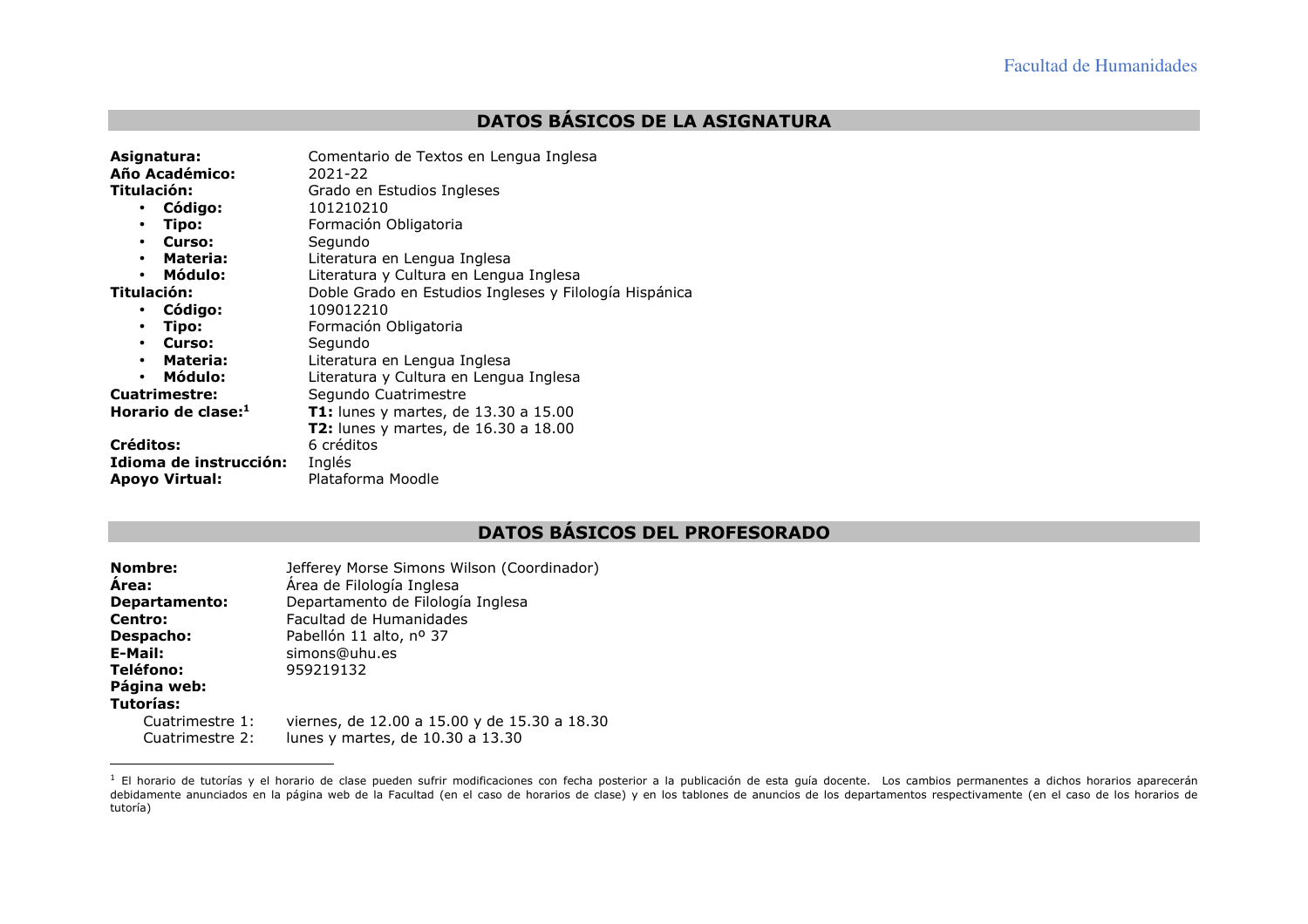**Periodo de Docencia:** Segundo cuatrimestre completo

**Nombre:** A CONTRATAR **Área:** Área de Filología Inglesa **Departamento:** Departamento de Filología Inglesa **Centro:** Facultad de Humanidades **Despacho: E-Mail: Teléfono: Página web: Tutorías:**  Cuatrimestre 1: Cuatrimestre 2: **Periodo de Docencia:** Segundo cuatrimestre

## **DATOS ESPECÍFICOS DE LA ASIGNATURA**

### **1. DESCRIPTOR**

Conocimiento de las técnicas de análisis necesarias para la lectura e interpretación de textos literarios en lengua inglesa.

## **2. REQUISITOS <sup>Y</sup> RECOMENDACIONES**

No se contempla ningún requisito previo para esta materia. Sin embargo, dado que la literatura objeto de estudio es en lengua inglesa y que la docencia se imparte en esta lengua, es recomendable tener un nivel intermedio/intermedio alto para poder superar la materia.

#### **3. TEMARIO DESARROLLADO**

- 1. Objectives, Initial Premises, Analysis Techniques, and Textual Commentary
	- 1.1. Authorial, Textual, and Socio-historical Provenance
		- 1.1.1. AT 1: The Identification of Authorial, Textual, and Socio-historical Provenance
	- 1.2. What Is a Text? What a Literary Text Is
		- 1.2.1. Cohesion, Progression, and Thematization
		- 1.2.2. Textual Notation and the Taking of Textual Notes while Reading
		- 1.2.3. Consistency-building
		- 1.2.4. Foregrounding
		- 1.2.5. AT 2: The Search for Local Cohesion and Coherence; AT 3: The Practices of Textual Notation and the Taking of Textual Notes while Reading; AT 4: The Search for Global Cohesion and Coherence, as Evidenced by Textual Pattern; AT 5: The Search for Cohesion, Progression, and Thematization; AT 6: The Search, on Seeing a Textual Element of Interest, for Other Like or Related Elements; AT 7: The Search for Foregrounding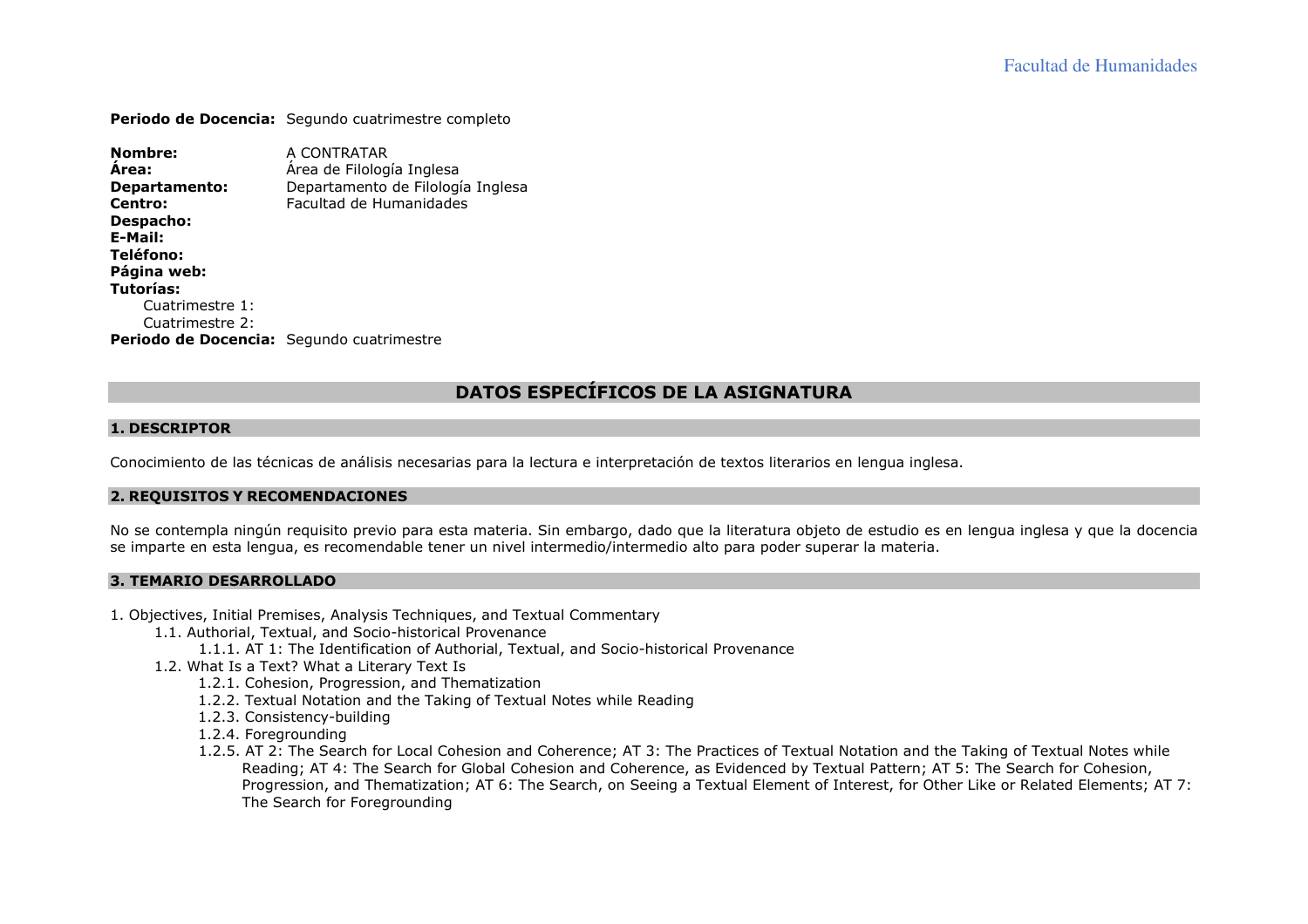- 1.3. What Is a Genre? What a Literary Genre Is
	- 1.3.1. Poetics and the Conventions of Discourse
	- 1.3.2. Enunciation and Discursive Structure
	- 1.3.3. Formal Design
- 1.4. Signs of Genre in Textual Openings
	- 1.4.1. AT 8: The Search for Signs of Genre
- 1.5. Figures of Speech
- 1.6. Keywords for Textual Commentary
- 1.7. Writing Matters: Plagiarism, Quotation, and Documentation
- 1.8. Texts for Study: poems by Emily Dickinson and others; the opening of Shakespeare's *Hamlet*; James Joyce, "Araby"
- 2. The Analysis and Interpretation of Narrative Prose
	- 2.1. A Poetics of Narrative Prose for Textual Commentary
	- 2.2. Plot; Narration; Character and Characterization; Point of View; the Temporal Order; the Spatial Order
	- 2.3. Procedures and Guidelines for the Textual Commentary
		- 2.3.1. AT 9: The Classification of Textual Elements by Order of Discourse
	- 2.4. Literary Hermeneutics, Part-whole Relations, and Synthesis Techniques
		- 2.4.1. ST 1: The Assembly of Textual Patterns
		- 2.4.2. ST 2: The Interrelation of Textual Patterns
		- 2.4.3. ST 3: The Interrelation of Textual Patterns with Socio-historical Context
	- 2.5. A Sample Textual Commentary
	- 2.6. Referential Situation
		- 2.6.1. AT 10: The Search for Referential Situation
	- 2.7. Interpretive Inference
		- 2.7.1. AT 11: The Search for Interpretive Inference
	- 2.8. Speech and Thought Representation
		- 2.8.1. AT 12: The Search for Speech and Thought Representation
	- 2.9. Textual Commentary 1 Assignment
	- 2.10. Texts for Study: Short stories by James Joyce, Alice Munro, Nadine Gordimer, and others
- 3. The Analysis and Interpretation of Drama
	- 3.1. A Poetics of Drama for Textual Commentary
	- 3.2. Drama and Performance
	- 3.3. Dramatic Dialogue, Action, and Structure; Character and Actor/Actress; the Temporal Order; the Spatial Order
		- 3.3.1. AT 13: The Schematic Specification of Act and Scene; AT 14: The Search for Dialogic Specificity
	- 3.4. Verse and Prose
	- 3.5. Archaism and Semantic Specificity
		- 3.5.1. AT 15: The Search for the Semantic Specificity of Salient Words
	- 3.6. Intertextual Allusion and Symbols
		- 3.6.1. AT 16: The Identification of Intertextual Allusion and Symbols
	- 3.7. Literary Speech Acts
		- 3.7.1. AT 17: The Search for Literary Speech Acts
	- 3.8. Textual Commentary 2 Assignment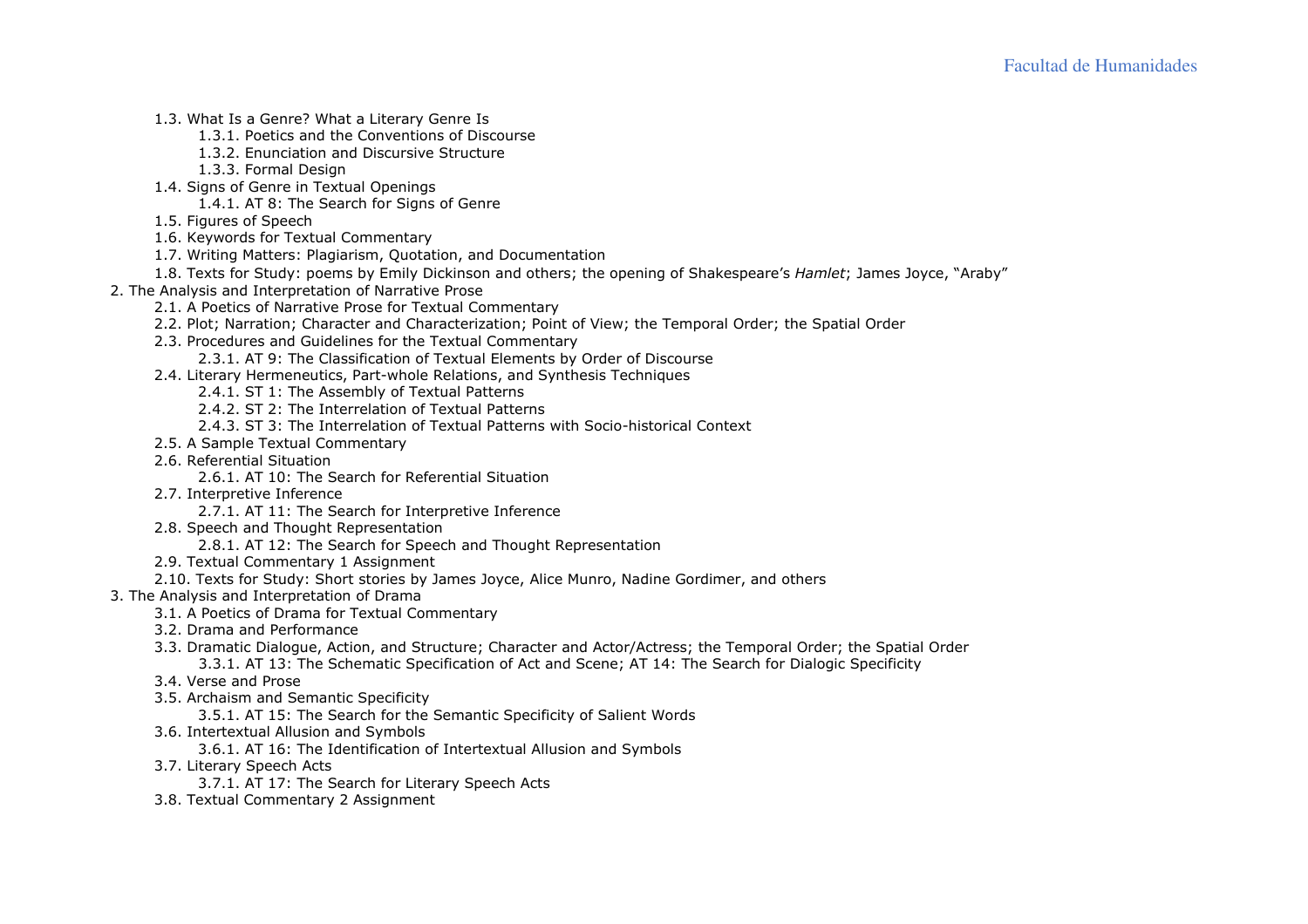- 3.9. Text for Study: Shakespeare, *Hamlet*
- 4. The Analysis and Interpretation of Poetry
	- 4.1. A Poetics of Lyric for Textual Commentary
	- 4.2. Lyric as Envisioned Existence; the Formal Elements of Verse; the Formal Units of Verse; Three Principal Types of Verse in English; the Temporal Order; the Spatial Order
	- 4.3. Syntax and Verse Design
	- 4.4. The Verse Units of Line and Stanza
		- 4.4.1. AT 18: The Identification of Verse Type
	- 4.5. Verseform and Subgenre
		- 4.5.1. AT 19: The Identification of Verseform and Subgenre
	- 4.6. Prosodic Analysis
	- 4.7. The Lyric Sequence
	- 4.8. Texts for Study: poems by Charlotte Smith, William Wordsworth, Samuel Taylor Coleridge, Elizabeth Barrett Browning, Emily Dickinson, Langston Hughes, Gwendolyn Brooks, Philip Larkin, Seamus Heaney, and others

### **4. BIBLIOGRAFÍA**

## *4.1 GENERAL*

Abbott, H. Porter. (2002). *The Cambridge Introduction to Narrative*. Cambridge: Cambridge University Press.

Barnet, Sylvan, et al. (1997). *An Introduction to Literature*. 11<sup>th</sup> ed. Harlow: Longman.

Bradford, Richard, ed. (1996). *Introducing Literary Studies*. London: Prentice.

Britton, Bruce K. y Arthur C. Graesser, eds. (1996). *Models of Understanding Text*. Mahwah: Earlbaum.

Fowler, Roger. (1996 [1986]). *Linguistic Criticism*. OPUS. Oxford: Oxford University Press.

Gibaldi, Joseph. (2003). *MLA Handbook for Writers of Research Papers*. 6th ed. New York: The Modern Language Association of America.

Greetham, D. C. (1999). *Theories of the Text*. Oxford: Oxford University Press.

Halliday, M.A.K. and Ruqaiya Hasan. (1976). *Cohesion in English*. Harlow: Longman.

Hunter, Adrian. (2007). *The Cambridge Introduction to the Short Story in English*. Cambridge: Cambridge University Press.

Hurley, Michael D., and Michael O'Neill. (2012). *The Cambridge Introduction to Poetic Form*. Cambridge: Cambridge University Press.

Kennedy, X.J. and Dana Gioia. (1999). *Literature: An Introduction to Fiction, Poetry, and Drama*. 7th ed. Harlow: Longman.

Leech, Geoffrey. (2008). *Language in Literature: Style and Foregrounding*. Harlow: Pearson.

Loizeau, Elizabeth Bergmann, and Neil Fraistat, eds. (2002). *Reimagining Textuality: Textual Studies in the Late Age of Print*. Madison: University of Wisconsin Press.

McGann, Jerome J. (1991). *The Textual Condition*. Princeton: Princeton University Press.

*MLA Handbook*. (2016). 8th ed. New York: The Modern Language Association of America.

Montgomery, Martin et al. (2000 [1992]). *Ways of Reading: Advanced reading skills for students of English literature*. 2<sup>nd</sup> ed. London: Routledge.

Short, Mick. (1996). *Exploring the Language of Poems, Plays and Prose*. Learning about Language. Harlow: Longman.

Sinclair, John. (2004). *Trust the Text: Language, Corpus and Discourse*. London: Routledge.

Traugott, Elizabeth Closs and Mary Louise Pratt. (1980). *Linguistics for Students of Literature*. New York: Harcourt Brace.

# *4.2 LECTURAS OBLIGATORIAS*

4.2.1. Textos primarios: Los cuentos y poemas se incluirán en un "Coursepack" disponible en copistería o se subirán a la plataforma Moodle. El texto de Shakespeare es el siguiente: Shakespeare, William. *Hamlet*. Ed. Robert S. Miola. Norton Critical Edition. New York: Norton, 2010.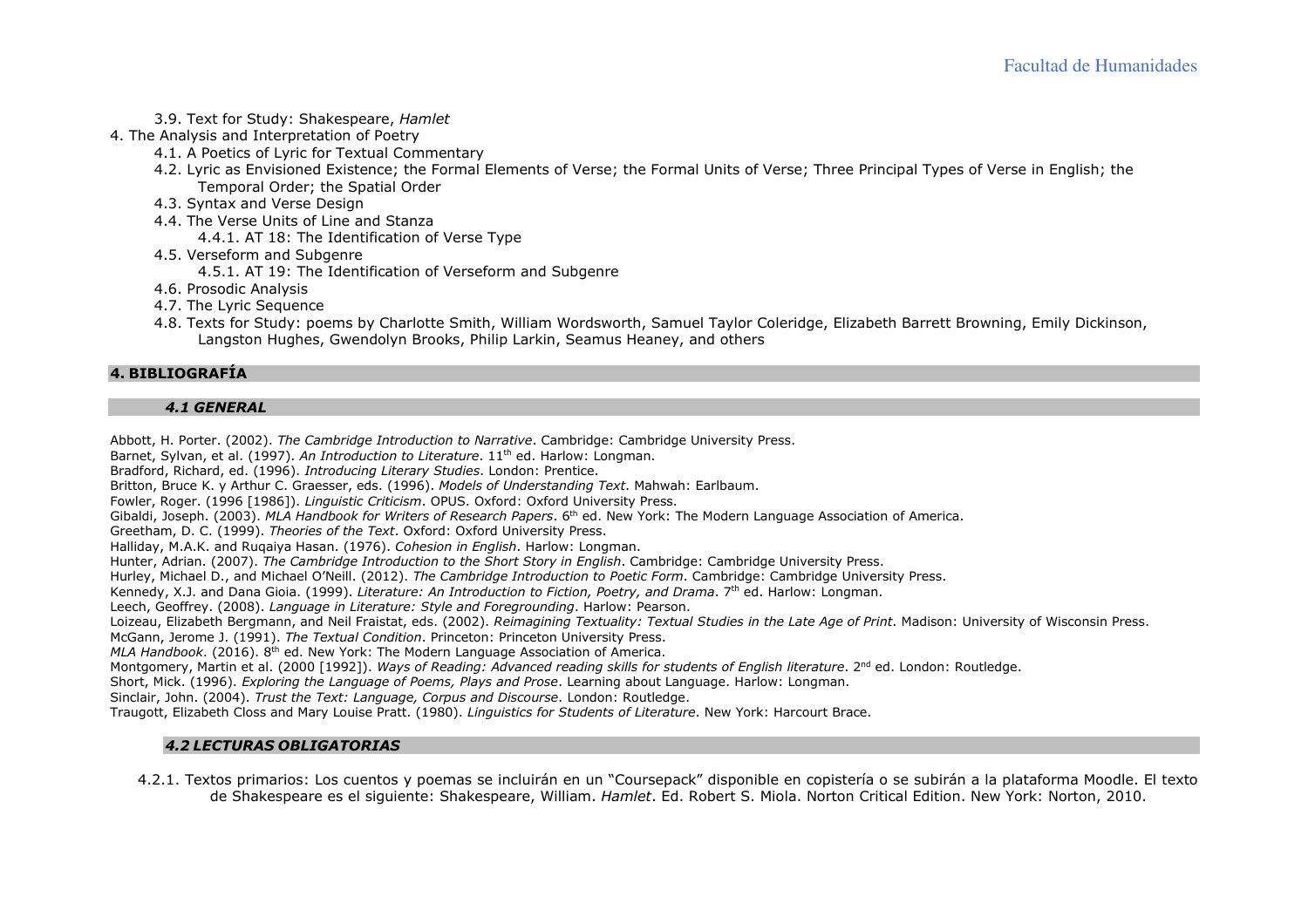4.2.2. Textos secundarios: Los textos secundarios de lectura obligatoria se incluirán en un "Coursepack" disponible en copistería o se subirán a la plataforma Moodle.

# **5. RESULTADOS DEL APRENDIZAJE**

# *5.1 COMPETENCIAS GENÉRICAS*

- CG2: Capacidad de expresión oral y escrita en inglés
- CG4: Capacidad de aplicar los conocimientos en la práctica
- CG5: Capacidad crítica y autocrítica
- CG6: Capacidad de análisis y síntesis
- CG7: Capacidad de transmisión y transferencia de conocimientos
- CG8: Capacidad de organizar y planificar
- CG11: Habilidades básicas de manejo de herramientas informáticas
- CG12: Habilidades de gestión de la información
- CG13: Habilidad para trabajar de forma autónoma y en equipo
- CG15: Capacidad para general nuevas ideas (creatividad)
- CG16: Apreciación de la diversidad y multiculturalidad
- CG17: Capacidad de comunicación y argumentación

# *5.2 COMPETENCIAS ESPECÍFICAS*

- CE2: Conocimiento del contexto histórico y sociocultural de los países de habla inglesa
- CE11B: Conocimiento de los métodos y técnicas para la comprensión, lectura crítica y análisis de textos literarios en lengua inglesa
- CE14C: Conocimiento general de las principales corrientes, movimientos y géneros de la literatura en lengua inglesa
- CE17C: Conocimiento de herramientas, programas y aplicaciones específicas para el estudio de la literatura
- CE18: Capacidad de lectura crítica e interpretativa
- CE20B: Capacidad para analizar textos y discursos utilizando apropiadamente las técnicas de análisis aplicados a textos y discursos literarios en lengua inglesa
- CE21A: Capacidad para el análisis filológico de textos escritos en lengua inglesa
- CE24: Capacidad para evaluar críticamente el estilo de un texto y para formular propuestas alternativas

## *5.3. OTROS RESULTADOS DEL APRENDIZAJE*

La asignatura ha de posibilitarle al alumnado el análisis directo, pormenorizado y perspicaz de textos literarios en lengua inglesa. Asimismo, la aplicación de las técnicas de análisis ha de plasmarse en una serie de comentarios cuyo contenido y secuencia se desarrollan coherentemente.

# **6. METODOLOGÍA DOCENTE**

A una asignatura de 6 créditos le corresponden 150 horas de trabajo del alumno que se distribuyen de la siguiente manera: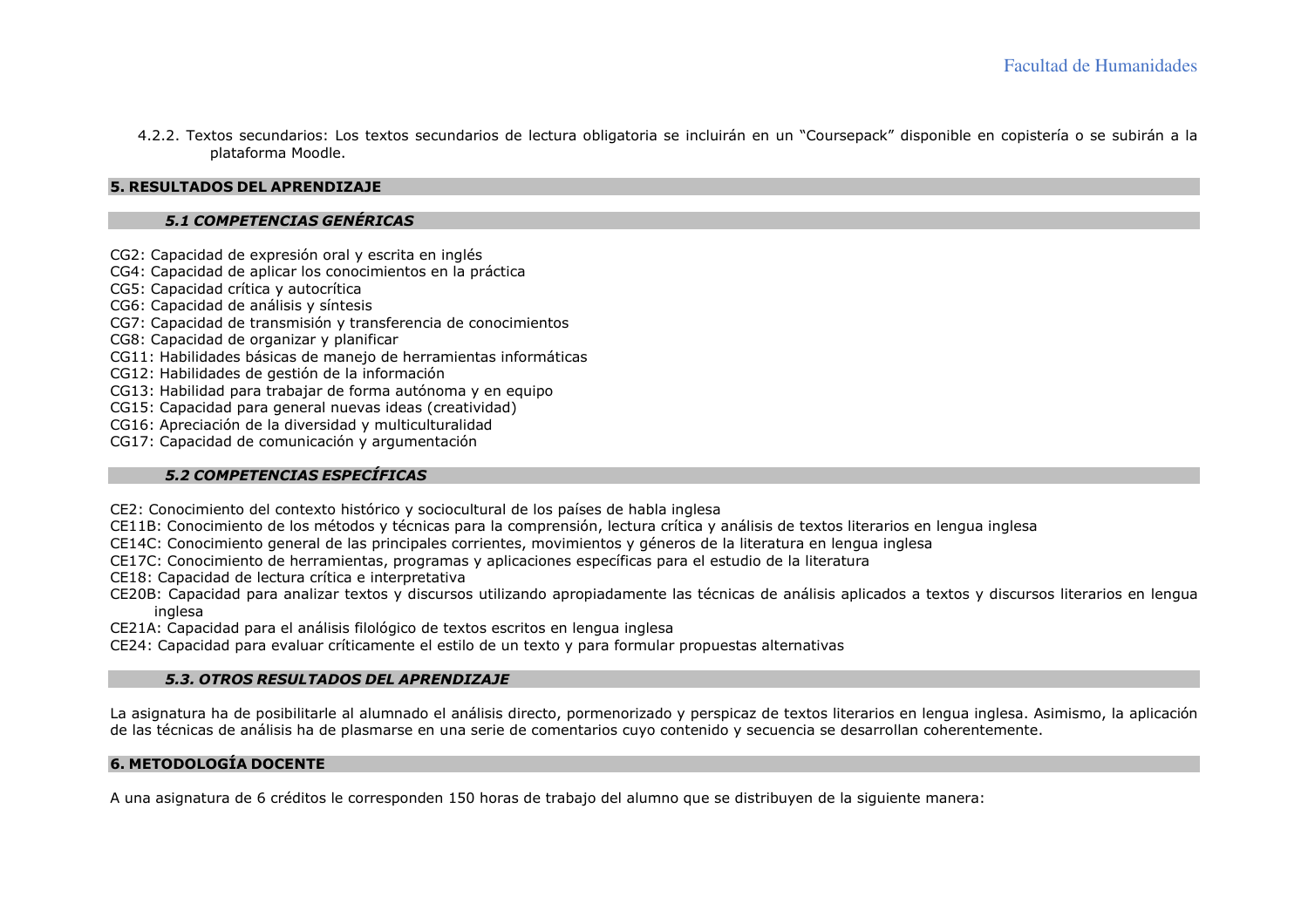- Clases Teórico-Prácticas (Grupo Grande): 33 h.
- Clases Prácticas: 9 h
- Prueba final de evaluación escrita: 2,5 h.
- Trabajo Personal Autónomo: 105,5 h

### **DESARROLLO Y JUSTIFICACIÓN:**

### **A. <sup>S</sup>ESIONES DE GRUPO GRANDE:**

La metodología consiste en los métodos expositivo, dialéctico y heurístico. En las clases teórico-prácticas, se alternan los métodos expositivo y dialéctico, por un lado, con el método heurístico, por otro. Este último le permite al alumnado descubrir los conocimientos y destrezas objeto de aprendizaje, a veces por medio de "peer teaching".

### **B. <sup>S</sup>ESIONES DE GRUPO REDUCIDO (PRÁCTICAS)**

En las sesiones de grupo reducido, se profundizará en aspectos prácticos de los conocimientos y destrezas objeto de aprendizaje, y se harán actividades encaminadas a facilitar la realización del "Writing Exercise", de "Textual Commentary 1" y de "Textual Commentary 2".

### **C. <sup>O</sup>TRAS ACTIVIDADES DOCENTES**

Se hará uso de de la plataforma Moodle para almacenar las "Notes" de cada sesión, los "PowerPoints" proyectados, los enlaces comentados, "Writing Exercise Assignment", "Textual Commentary 1 Assignment", "Textual Commentary 2 Assignment" y otra documentación propia de la asignatura.

# **7. TÉCNICAS DE EVALUACIÓN**

Atendiendo a lo dispuesto en el artículo 17 del *Reglamento de Evaluación para las titulaciones de Grado y Máster oficial de la Universidad de Huelva*(Aprobado por Consejo de Gobierno de 13 de marzo de 2019)2 las convocatorias a tener en cuenta serán:

## **A. <sup>C</sup>ONVOCATORIA ORDINARIA <sup>I</sup> (JUNIO):**

### **INSTRUMENTOS Y CRITERIOS DE CALIFICACIÓN:**

- 1.Un "Writing Exercise" (10%), con un proceso de revisión que le permite al alumnado corregir sus errores, aprender de ellos y subir la nota inicialmente asignada.
- 2. "Textual Commentary 1" (20%), con un proceso de revisión que le permite al alumnado corregir sus errores, aprender de ellos y subir la nota inicialmente asignada.
- 3. "Textual Commentary 2" (20%), con un proceso de revisión que le permite al alumnado corregir sus errores, aprender de ellos y subir la nota inicialmente asignada.

<sup>&</sup>lt;sup>2</sup>http://www.uhu.es/sec.general/Normativa/Textos\_Pagina\_Normativa/Normativa\_2019/Rgto\_evaluacion\_grado\_mofs\_ccgg\_19\_03\_13.pdf;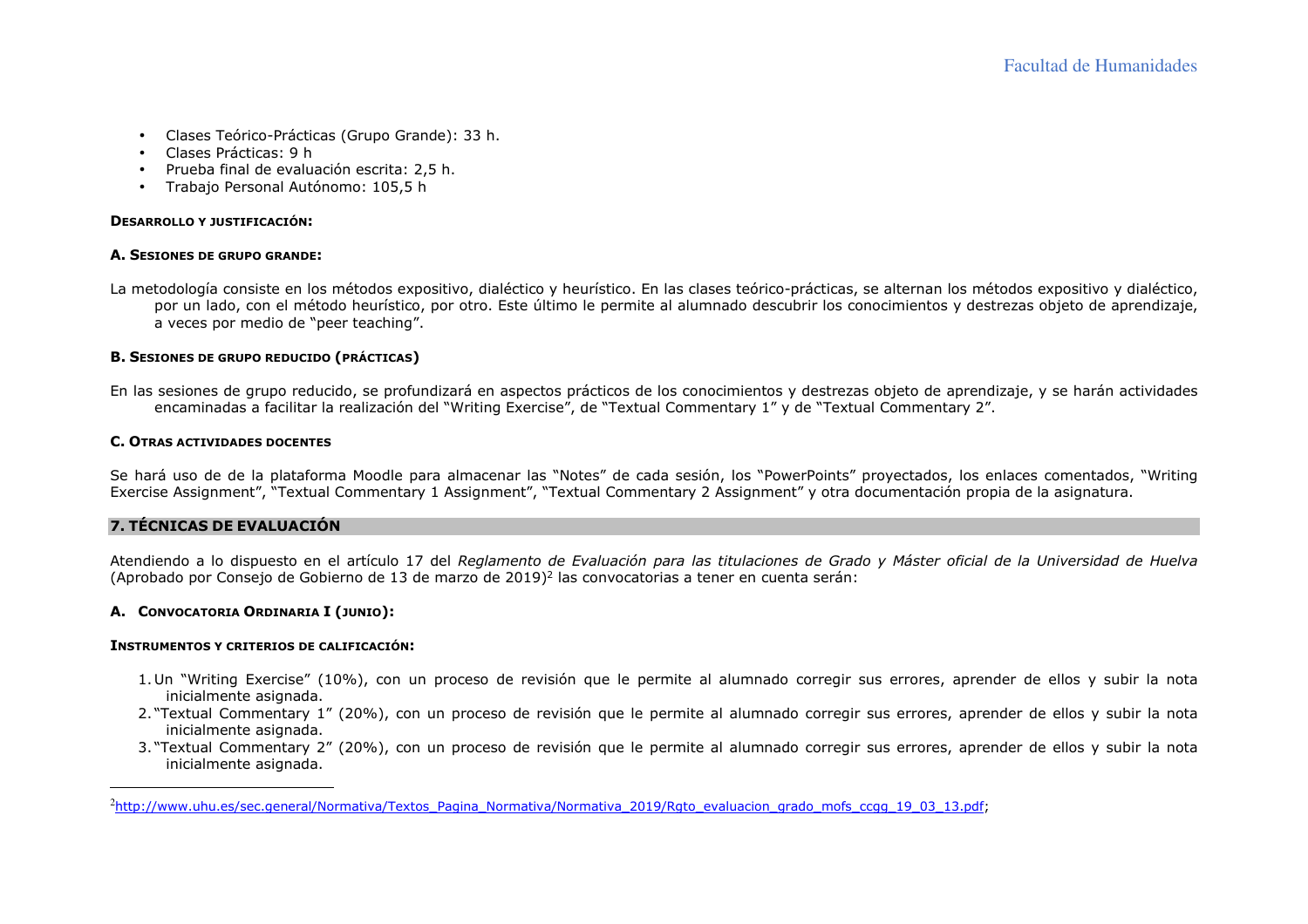4.Un examen final (50%).

En aplicación del artículo 8 del *Reglamento de Evaluación para las titulaciones de Grado y Máster oficial de la Universidad de Huelva* del citado Reglamento, se incluye asimismo la modalidad de **Evaluación Única Final** para el alumnado que lo elija en las dos primeras semanas de impartición de la asignatura.

#### **CRITERIOS DE EVALUACIÓN:**

Para superar la asignatura cada estudiante debe demostrar una adquisición suficiente de los resultados del aprendizaje.

Los criterios de evaluación y calificación serán la adquisición de las premisas, conocimientos, técnicas de análisis, procedimientos y terminología adoptados en la asignatura, su aplicación en el análisis e interpretación de los textos literarios objeto de estudio y la capacidad de escribir en un inglés propio de los estudios superiores.

En cuanto a los trabajos de la evaluación continua ("Writing Exercise", "Textual Commentary 1" y "Textual Commentary 2"), se asignará una fecha específica para su entrega. Se aceptarán los trabajos hasta una semana después de las fechas indicadas, pero no después.

## **B. <sup>C</sup>ONVOCATORIA ORDINARIA II (SEPTIEMBRE):**

#### **INSTRUMENTOS Y CRITERIOS DE CALIFICACIÓN:**

- 1.Se guardarán las notas del "Writing Exercise", de "Textual Commentary 1" y de "Textual Commentary 2".
- 2.Un examen final (50% o 100%).

#### **CRITERIOS DE EVALUACIÓN:**

Para superar la asignatura cada estudiante debe demostrar una adquisición suficiente de los resultados del aprendizaje.

Los criterios de evaluación y calificación serán la adquisición de las premisas, conocimientos, técnicas de análisis, procedimientos y terminología adoptados en la asignatura, su aplicación en el análisis e interpretación de los textos literarios objeto de estudio y la capacidad de escribir en un inglés propio de los estudios superiores.

## **C. <sup>C</sup>ONVOCATORIA ORDINARIA III (DICIEMBRE):**

#### **INSTRUMENTOS Y CRITERIOS DE CALIFICACIÓN:**

1.Un examen final (100%).

### **CRITERIOS DE EVALUACIÓN:**

Para superar la asignatura cada estudiante debe demostrar una adquisición suficiente de los resultados del aprendizaje.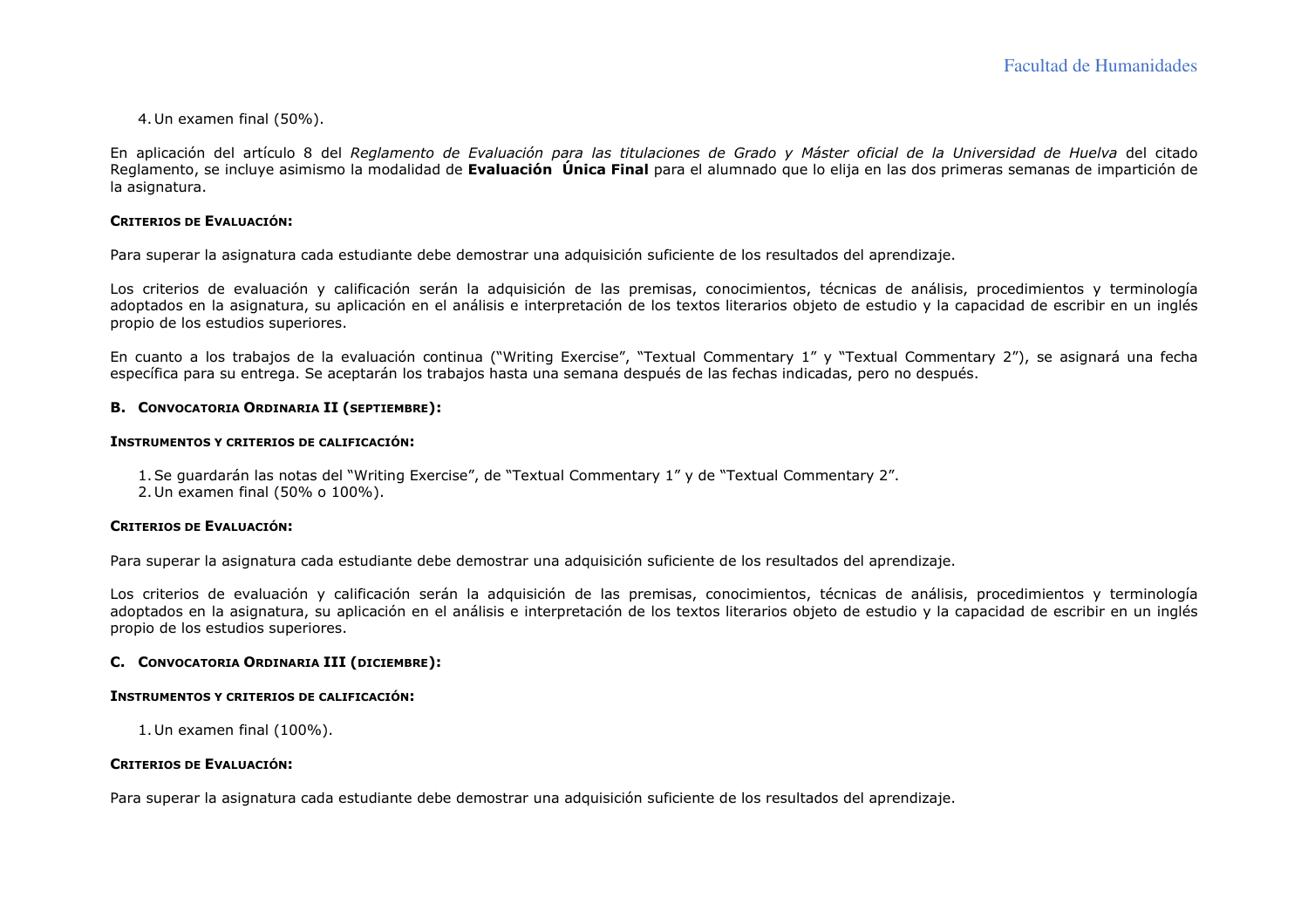Los criterios de evaluación y calificación serán la adquisición de las premisas, conocimientos, técnicas de análisis, procedimientos y terminología adoptados en la asignatura, su aplicación en el análisis e interpretación de los textos literarios objeto de estudio y la capacidad de escribir en un inglés propio de los estudios superiores.

### **8. PREVISIÓN DE LA ORGANIZACIÓN DOCENTE SEMANAL\***

Este cronograma es una aproximación y puede sufrir cambios.

| Cuadrante para asignaturas con semanas de prácticas intercaladas a lo largo del cuatrimestre |                                          |                              |                                |                            |         |                                     |                               |
|----------------------------------------------------------------------------------------------|------------------------------------------|------------------------------|--------------------------------|----------------------------|---------|-------------------------------------|-------------------------------|
| <b>SEGUNDO</b><br><b>CUATRIMESTRE</b>                                                        | <b>Sesiones</b><br>teórico-<br>prácticas | <b>Sesiones</b><br>prácticas | Sesiones teórico-<br>prácticas | Tutorías<br>Especializadas | (otras) | Pruebas de<br>evaluación            | Temas del<br>temario a tratar |
| <b>OBSERVACIONES</b>                                                                         |                                          |                              |                                |                            |         |                                     |                               |
| (s1) 14-18 feb                                                                               | $\overline{2}$                           |                              |                                |                            |         |                                     | Tema 1                        |
| (s2) 21-25 feb                                                                               | $\overline{2}$                           |                              |                                |                            |         |                                     | Tema 1                        |
| (s3) 28 feb-4 mar                                                                            | $\mathbf{1}$                             |                              |                                |                            |         |                                     | Tema 1                        |
| $(s4)$ 7-11 mar                                                                              |                                          | 2 (prácticas gr)             |                                |                            |         | <b>Writing Exercise</b><br>Assigned | Temas 1 y 2                   |
| $(s5)$ 14-18 mar                                                                             | $\overline{2}$                           |                              |                                |                            |         |                                     | Tema 2                        |
| (s6) 21-25 mar                                                                               | $\overline{2}$                           |                              |                                |                            |         |                                     | Tema 2                        |
| $(s7)$ 28 mar-1 abr                                                                          | $\overline{2}$                           |                              |                                |                            |         |                                     | Temas 2 y 3                   |
| $(s8)$ 4-8 abr                                                                               |                                          | 2 (prácticas gr)             |                                |                            |         | Textual<br>Commentary 1<br>Assigned | Tema 3                        |
| 11-15 abril                                                                                  |                                          |                              |                                | <b>SEMANA SANTA</b>        |         |                                     |                               |
| (s9) 18-22 abr                                                                               | $\overline{2}$                           |                              |                                |                            |         |                                     | Tema 3                        |
| (s10) 25-29 abr                                                                              | $\overline{2}$                           |                              |                                |                            |         |                                     | Tema 3                        |
| (s11) 2-6 may                                                                                | $\mathbf{1}$                             |                              |                                |                            |         |                                     | Tema                          |
| $(s12)$ 9-13 may                                                                             |                                          | 2 (prácticas gr)             |                                |                            |         | Textual<br>Commentary 2<br>Assigned | Tema 4                        |
| $(s13)16-20$ may                                                                             | $\overline{2}$                           |                              |                                |                            |         |                                     | Tema 4                        |
| $(s14)$ 23-27 may                                                                            | $\overline{2}$                           |                              |                                |                            |         |                                     |                               |